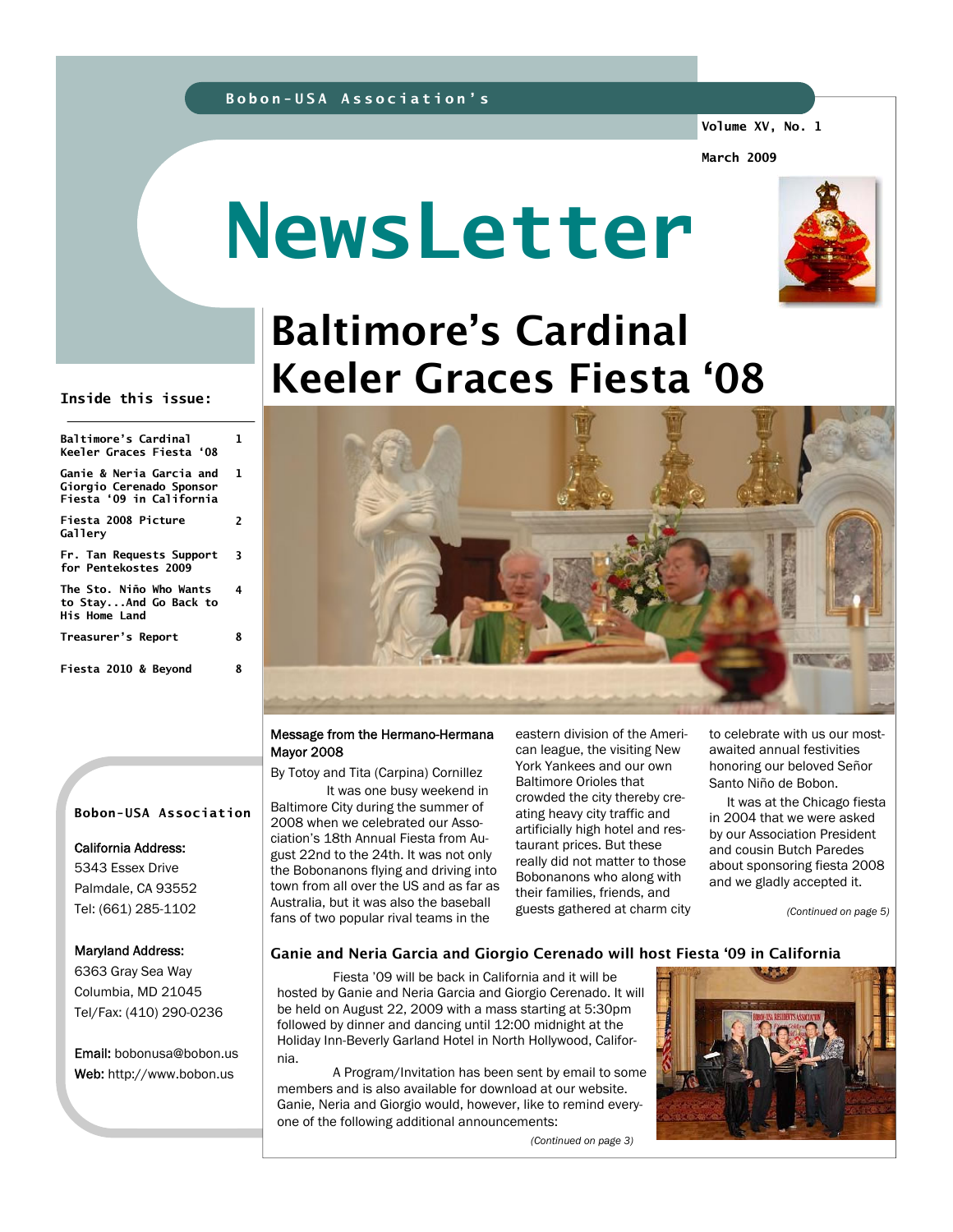## Fiesta 2008 Picture Gallery

You can view and download these pictures and more by logging on to our website at: http://www.bobon.us/Fiesta%2008/















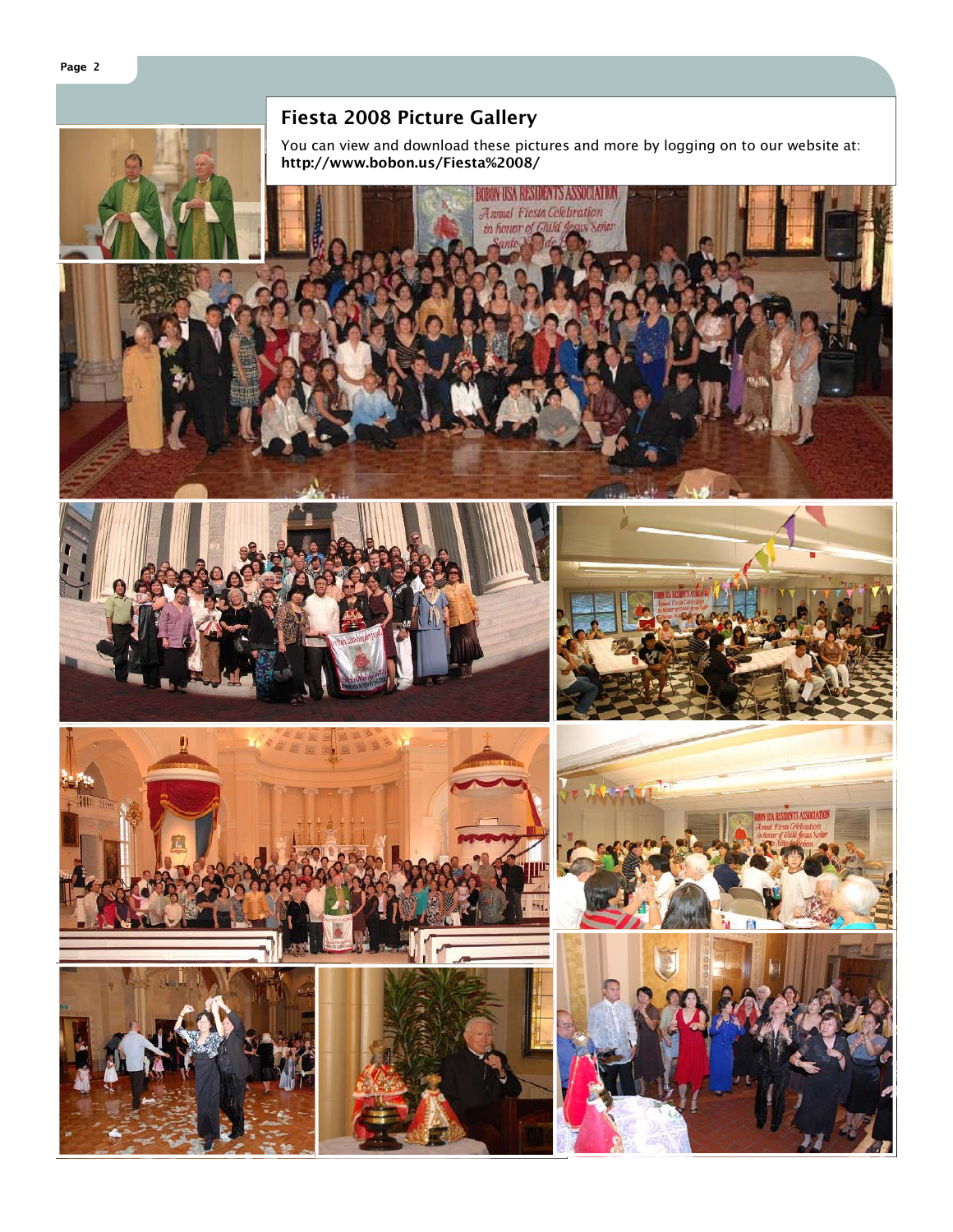## Fr. Tan Requests Financial Support for Pentekostes 2009

 In a letter dated January 18, 2009, Fr. Pompeyo Tan has requested the association and its individual members for support for the upcoming Pentekostes 2009 & Diocesan Family Day which Bobon has the honor of hosting on May 30, 2009. Funds will be needed for transportation, accommodation, food, lighting and sound system and other various facilities for the convenience of the many pilgrims and visitors coming to our town. Individual letters of solicitation have been sent to some members already.

We appeal for your generosity and sense of community.

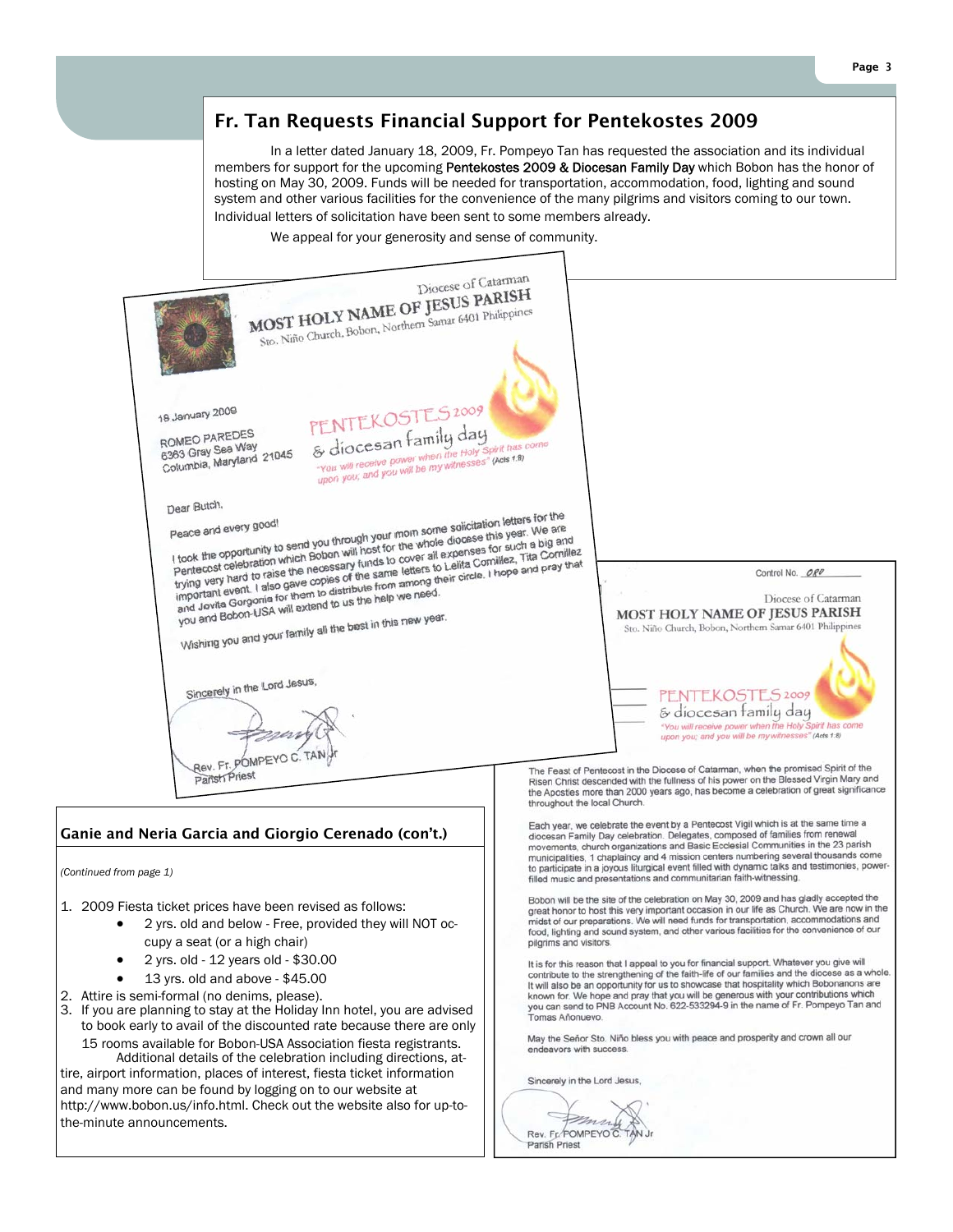#### The Sto. Niño Who Wants to Stay…

By Letty Rodriguez-Cepeda, August 29, 2008

*"It was only then that* 

 For many years, I have witnessed the Sr. Sto. Niño go from one family to another in the different cities in the US. I have volunteered to change His attire from its original to something new and more colorful and regal for a fiesta, which I myself made since the inception of the Bobon-USA Association.

 Last year, a new and bigger Sr. Sto. Niño was donated by Steve and Inat Tobes. When I asked them what they planned to do with the old St. Niño, they told me I could have Him if I want to. And so, I brought Him home to North Carolina with me.

 This year, my husband and I decided to go back home to Cagayan de Oro for good. I had planned to take the Sto. Niño with us and bring Him back to the Philippines. I packed it

securely for shipping ready to go into one of the balikbayan boxes together with our belongings. This August, I thought that I had everything shipped out but when I looked around to doublecheck, I noticed a box in our closet. Lo and behold, it was the box containing the Sto. Niño! "Why was I so

careless?"

 I then decided to just leave the Sto. Niño with our daughter who lives in Florida and who at one time wanted to have an image of the Sto. Niño also. But when my husband and I went to Florida to see our daughter, we forgot to take with us, of all things, the Sto.

*Letty Rodriguez-Cepeda with Sr. Sto. Niño* 

Niño. I told our daughter that I would just send the image to her before we leave for the Philippines in September.

 However, last August 18th, I hurried to pack the image for Florida. That morning, my son, Karl, was too busy to drive me to the post office, so the

mailing was postponed. In the afternoon of that day, Butch Paredes called me and requested that I bring the Sto. Niño to the fiesta in Baltimore. It was only then that everything made sense to me: the Sr. Sto. Niño wants to stay and be with the Bobonanons in the US…

## ...and Go Back to His Home Land!

By Melinda Paredes

 Last November, 2008, Butch and I were blessed with the opportunity to take a trip of a lifetime to the Holy Land. Sr. Sto. Niño came with us on that journey that brought Him back to Bethlehem, His very birthplace. Here are some pictures taken of His visit to His Home Land:



*Melinda laying down Sr. Sto. Niño beside the Star of Bethlehem.* 

*Sr. Sto. Niño with Butch at the manger in the Church of the Nativity in Bethlehem believed to be where He was laid after His birth.* 



*Sr. Sto. Niño by Himself at the Star of Bethlehem in the Church of the Nativity believed to be the very spot where He was born.* 



## *everything made sense to me: the Sr. Sto. Niño wants to stay and be with the Bobonanons…"*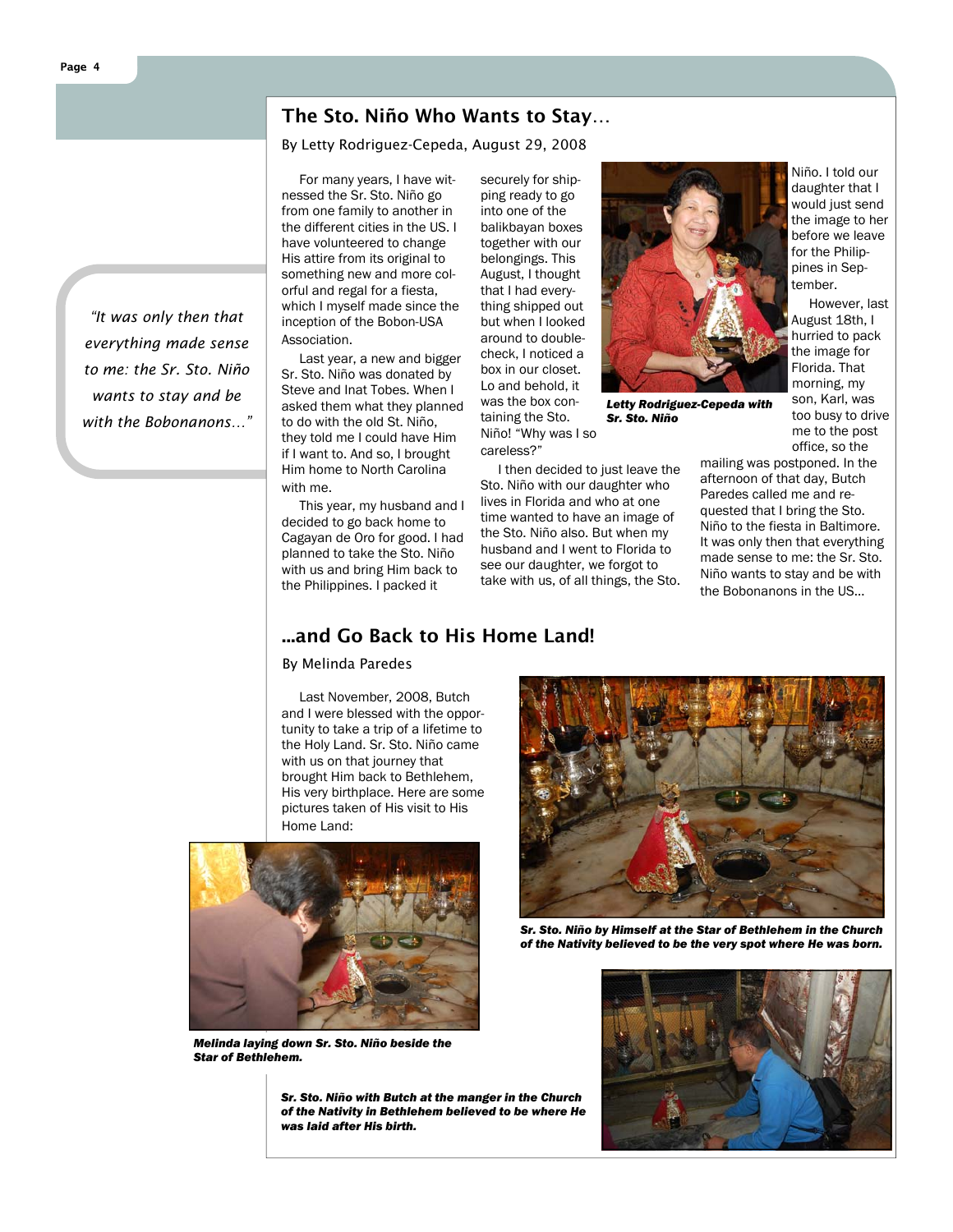#### Cardinal Keeler (con't.)

#### *(Continued from page 1)*

Soon after that, we started planning and preparing, keeping in mind the enormous responsibilities and tasks ahead of us. It was, indeed, a great honor for us to be a part of this tradition, help carry on our own spiritual journey, and provide a chance for us to be once again with our families and friends. For some, the occasion afforded them the chance to tour this part of the country due to its closeness to fabulous tourists attractions and destinations north and south from Baltimore.

 For our fiesta, we wanted it to be honorable and memorable, elegant and enjoyable as well as historic. With these things in our minds, we continued to plan for the celebration. The church, where we are registered parishioners and Totoy also a choir member, is the historic Baltimore Basilica, the National Shrine of the Assumption of the Blessed Virgin Mary, the first US Cathedral which symbolizes the cradle of American religious freedom. This living house of worship whose cornerstone was blessed in 1806 and its dedication in 1821 is where our holy mass took place. A

*"...we wanted it to be honorable and memorable, elegant and enjoyable as well as historic."* 



image and "light" as envisioned by then Archbishop of Baltimore John Carroll, and its architect Benjamin Latrobe who also designed the US Capitol. Our association has now become a part of the Basilica's history. The Balti-



more's Tremont Grand where we had our reception is another historic place. It was originally built in 1866 and after it survived the two great fires of the city, it underwent reconstruction in 1907 and served as the Grand lodge of the Maryland Masonic Lodge. The newly renovated and carefully restored Tremont Grand in its Edinburgh Hall and Inner Chapel of the Ascension located on the fifth floor of the building was the reception hall of our 18th Annual Fiesta Celebration and just like us, other Bobonanons discovered the beauty of one of Baltimore's treasures and a facility that provided a

versatile and gracious ambiance for our own special occasion. Fittingly enough it was decided to be a formal evening affair. Both places are just about a block or two apart from each other. Some members and their guests who utilized the

Mount Vernon Hotel for their accommodations, enjoyed the convenience of a walk across the street to the church, while the Belvedere where we reside which is another Maryland Landmark is only five blocks away north on historic Charles Street.

 We were in search for our mass celebrant since the possibility of Fr. Pompeyo Tan's trip to the USA became null because of his coinciding

trip to Australia for the World Youth Day, when Butch called to tell us about Fr. Clarito Jundis, a priest from the Philippines and a friend of their family. We made arrangement to meet with him and formally requested his services which he willingly accepted. About a week or two before our scheduled feast day, our good friend Linda Lachica who is also the music director and organist of the Basilica, suggested the idea of inviting His Eminence Cardinal William Henry Keeler, Archbishop Emeritus of Baltimore to be the main celebrant of our holy mass. Linda helped us submit our request to Cardinal Keeler, and with the Santo Niño on our side guiding us, we were blessed to get his approval and was honored to have him concelebrate the mass with Fr. Jundis.

 As we continued to plan and prepare, more details came to mind like the welcome reception. Again, just as we were discussing about it, Butch and Melinda called us with an excellent suggestion that we host a welcome reception together since they were also planning to host a party for their many relatives and friends who are coming for the fiesta. We decided to hold what we, Bobonanons called "vesperas". Melinda suggested having a crab feast since Maryland is well-known

*(Continued on page 6)*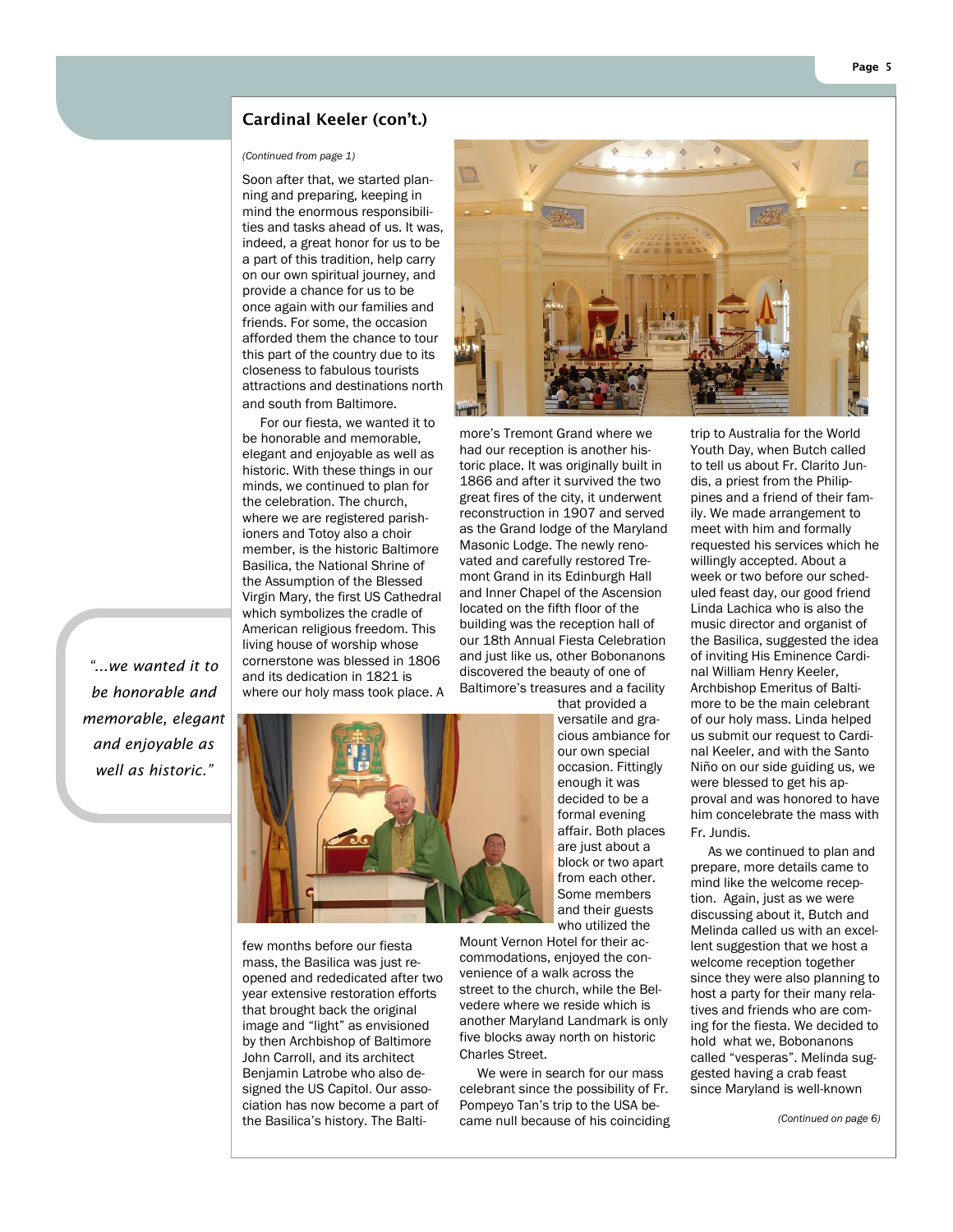#### Cardinal Keeler (con't.)

#### *(Continued from page 5)*

for its crabs. So, with a bushel or two of medium to large size crabs, coupled with all the other filipino dishes and delicacies and with the help of Lala and Ceasar Garalde, we gathered and completed our menu for the evening.

 Being residents of Columbia, a suburb of Baltimore City, Butch and Melinda were able to rent the Jeffers Hill

Neighborhood Center which was just the perfect place to hold the event. Many mamaratrons and some guests came and joined the merriment including some of my co-workers and friends from Johns Hopkins Hospital. It was a big hall complete with tables and chairs and all the other necessary facilities for our convenience and comfort. The colorful banderettas and the large and wide Santo Niño Bobon-USA Association banner added to the fiesta atmosphere just like we have them in Bobon. A special table covered in red was set up for the image of Señor Santo Niño, then for the food and guests were the ones covered with crab-designed papers. A portable keyboard was on hand that let Linda, our versatile music director and organist, transcribe our waray-waray mass songs into organ music and patiently rehearsed the songs with Bobonanons with the help of the Paredeses. Adjacent to her was the rolling video camera with its master Lovell catching everyone through its lenses, while the photographer Kimberley walked around and took those perfect snap shots.

 Before we had dinner, we prayed our ninth day novena. I led the novena prayer at the conclusion of which, everyone greeted one another with hugs, kisses, conversation and laughter, as children giggled and ran around. After a short thanksgiving prayer, we were all ready to satisfy our hunger. It was a joy seeing those crab lovers tackle and enjoy the taste with their bare hands. For others there were the plastic ware. My brother, Ber, accompanied himself with a guitar and entertained everyone with waray songs. While I was busy trying to sell souvenir tees for our own fund raising effort for the association, I was also reminding everyone to be in church on time the next day. Before



long it was over, and after we cleaned up and said our brief good nights we all headed home. For us, we had to make one more quick stop at Kinkos to pick up the last print job ordered for the fiesta. Now, finally home and exhausted and as I laid down to oblivion, I thanked God for such a pleasant evening.

 August 23rd, 2008 on a Saturday our Patron Day, we started the event from our residence where the image of our Patron Saint Señor Santo Niño was enthroned for a year, where we worshiped and honored Him. We were humbled and blessed by His visit and felt the vacuum He left behind. We will forever be grateful and He will remain enthroned in our hearts and minds. After some souvenir pictures were taken with Totoy and myself, and with family members: Kathy, Tawie, Tin-tin, Cheryl and friend Jill, we headed for church. Half hour before the four o'clock mass started, the ushers: Giorgio Cerenado and Noel Cornillez; and usherettes: Cheryl Tobes and Salve Cornillez were on hand to greet and welcome everyone at the Basilica's entrance. Butch who gladly took the sacristan and cross bearer roles, the same for Melinda and Liv Bautista as our candle bearers during the processional, offertory and recessional, were at the sacristy being briefed and vested by the Basilica's senior sacristan, while I reviewed with Kathy and Tawie their readings up on the pulpit. The choir group were also occupied rehearsing with Linda on the organ.

The mass started on time as

scheduled with the introductory announcement of lead cantor Lisa Paredes while I lector. As mentioned before, it was a con-celebrated mass with His Eminence Cardinal Keeler, as the celebrant, and Fr. Clarito Jundis as the co-celebrant. In his homily, Cardinal Keeler made mentioned of his close association years

ago with our own Cardinal Sin and other Filipino church dignitaries, and his endearment to the Filipino community here and abroad. And at offertory he described the significance and symbolism of the centuries old chalice he was holding. The mass was also participated by family members Kathy C. Perez and Manuel (Tawie) Carpina, Jr. For our first and second scripture readings respectively, while I read the intercessions. During the offertory, with the candle bearers on our side as we processed to the altar, we presented His Eminence Cardinal Keeler and Father Jundis with our gifts and offerings while we heeded the angelic voice of Louise Cornillez Keeler with her singing of the offertory hymn of Mozart's "Ave Verum". Lisa and Arpee Paredes, our cantors lead the singing from the choir loft supported by Edna Unay, Ninfa Bautista, Tez Paredes and the entire congregation below. Their voices blended specially with their harmonious singing of the communion songs, and with Linda playing the 2,427 pipes of the Basilica's bicentennial organ, together they brought about our native church and community songs titled: Santo Niño de Bobon , Santo Niño Bendisyuni, and An Iroy nga Tuna to echo the walls of the beautiful and splendid Basilica. Immediately following the holy mass we have a family picture taken and group photography at the front of the altar with his Eminence Cardinal Keeler and at the front entrance of the Basilica. With these we concluded our church activities.

*(Continued on page 7)* 

*"For us, we had to make one more quick stop at Kinkos to pick up the last print job ordered for the fiesta."*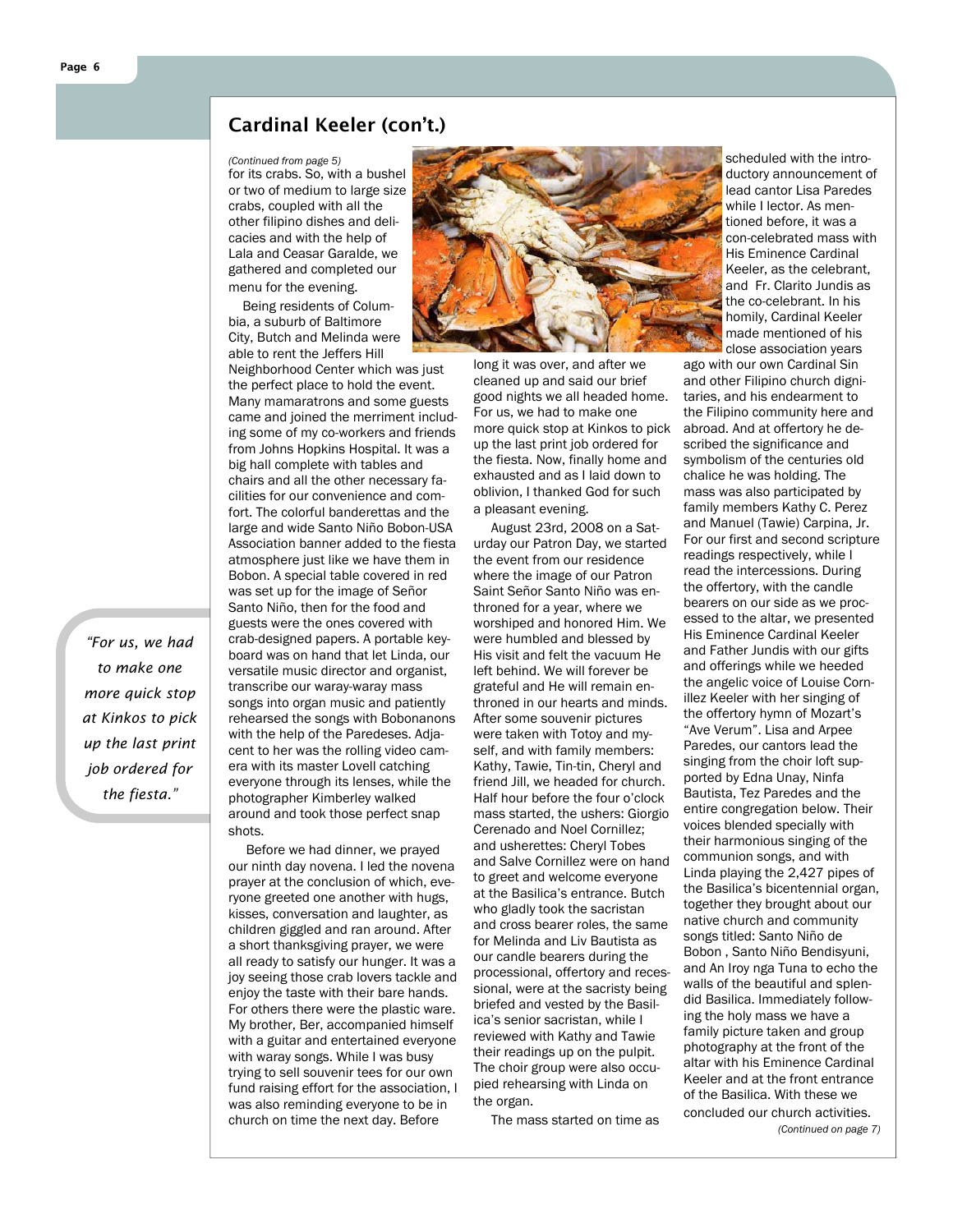#### Cardinal Keeler (con't.)

 The formal dinner and dance reception was held at the Baltimore's Tremont Grand where 143 Bobonanons with their families, friends and guests gathered for the next segment of our festivities. Everyone looked so charming and so elegantly dressed. Emceed by Ofelia (Lala Celespara) Garalde and Nonong (Tony) Abellar, they commenced the program with the customary playing and singing of the United States and Philippine national anthems, Lala and Tony proceeded with their brief welcome and introductory remarks followed by their highly respectful invitation of His Eminence Cardinal Keeler to the podium for his invocation. A welcome address was delivered by our association president, Butch Paredes; while Totoy and myself, as this year's Hermano and Hermana delivered the closing remarks and acknowledgment. The sumptuous dinner was served with each of their choice of the combination menu of beef, chicken, crab cake, and salmon with bread and salad, vegetables and drinks, and the final serving of desserts while a subtle music played as we dined. Subsequently, the night's program of songs and ball room dance exhibition took its own place to the delight and enjoyment of everyone. When we formally opened the dance floor to the waltzing music of the band's playing and singing of "Let Me Call You Sweetheart', husbands and wives, sweethearts then everyone joined in pairs to fill the dance floor. It felt like a wedding party for a moment but the mood quickly shifted to reality after the opening dance ended and the fund raising started with the sale of the raffle tickets. Soon after Lala and Tony announced the first pair of our

traditional money dance "curacha" no other than yours truly and Giorgio Cerenado: the outgoing and incoming hermana and hermano respectively.

*"Like they say, it's not over until it's over. So, from the fifth floor of the Tremont on to the upper floor, the party resumed …"* 

> The evening resumed with the alternate dances of modern, ballroom and line dancing with everyone's participation, while we had curacha numbers during breaks. The rest of the curacha pairs were: Edna

Unay and Matt Lindsey; Neria Garcia (next hermana) and Ber Carpina: Letty Cepeda and Bernard Purisima; Grace Adams and Butch Paredes; Lynn Omega

*(Continued from page 6)* and Joshua Keeler; Dr Myrna Escareal and Giorgio Cerenado. We thank you all for your graceful acceptance and willingness to participate, and for those who helped and contributed to raise funds for our association.

> The reception was where we also recognized and presented our door prizes and raffle ticket winners with a souvenir. One special couple John and Grace (Chan) Adams from New York received a compact book of our First US Cathedral's history and restoration autographed by His Eminence Cardinal Keeler for their prompt response to our fiesta invitation. We recognized and thanked Mrs. Jill Smith from Arizona and a friend of Kathy Carpina Perez for donating all of her raffle ticket winnings back to the association. We will not forget our special guests from New Jersey: Joy Whiteley and Gary Cassidy who are friends of Zeny Jao-Escareal, for their most exciting and entertaining ballroom dance exhibition numbers. The terrific rendition of medley of waray songs by my brother Ber Carpina; the harmonious duet of the Paredes brothers, Ervin and Jonathan; the opera/Broadwayinspired songs of old and new as marvelously sang to us by Lou Keeler added to everyone's delightful moments. Our surprise number? Well, it still is. Everyone enjoyed the food, the merriment, the dancing to the beautiful sound and live music of the Ultra

to thank for their hard work to almost satisfactory. (They messed up with our desserts by not serving them up to the allotted time). The beautiful flower arrangements at the church and reception was carefully prepared by Gina's flowers, while her husband Jon and his partner Lee were our photographers. Another friend of theirs Lovell of Lovell's Video kept his camera rolling to capture most of the events from the welcome dinner; then on the day of the fiesta, from our residence to the church to the reception.

 Our religious traditional dance "sinulog", a form of worship of our beloved Señor Santo Niño to the beat of the drums, appropriately took place in the inner chapel of the Ascension inside the reception hall and for a good half hour or more, many of us prayed through the dance of sinulog.

 The evening's program came to a conclusion with the turnover of our beloved Señor Santo image to the next sponsors for the 19th annual fiesta 2009 to Ganie and Neria (Cornillez) Garcia, and Giorgio Cerenado which will be held in Hollywood, California. Then there was our traditional group picture taking to seal more or less the attendance and finally the Binobonanon style goodbyes and good nights.

 Like they say, it's not over until it's over. So, from the fifth floor of the Tremont on to the

upper floor, the party resumed at the Purisima and Abellar suite. There, we sat on the couch next to each other. But while they carried on with their conversation, I gradually went into a state of unconsciousness until perhaps everyone else was now totally nonfunctional and ready to give up until wee hours in the morning. I do not remember when we finally got home but before long

we were up and running again with a renewed energy for the

*(Continued on page 8)* 



-sonics Band from New Jersey led by Delfin Edralin, Then of course we have the managers and staff of the Tremont Grand